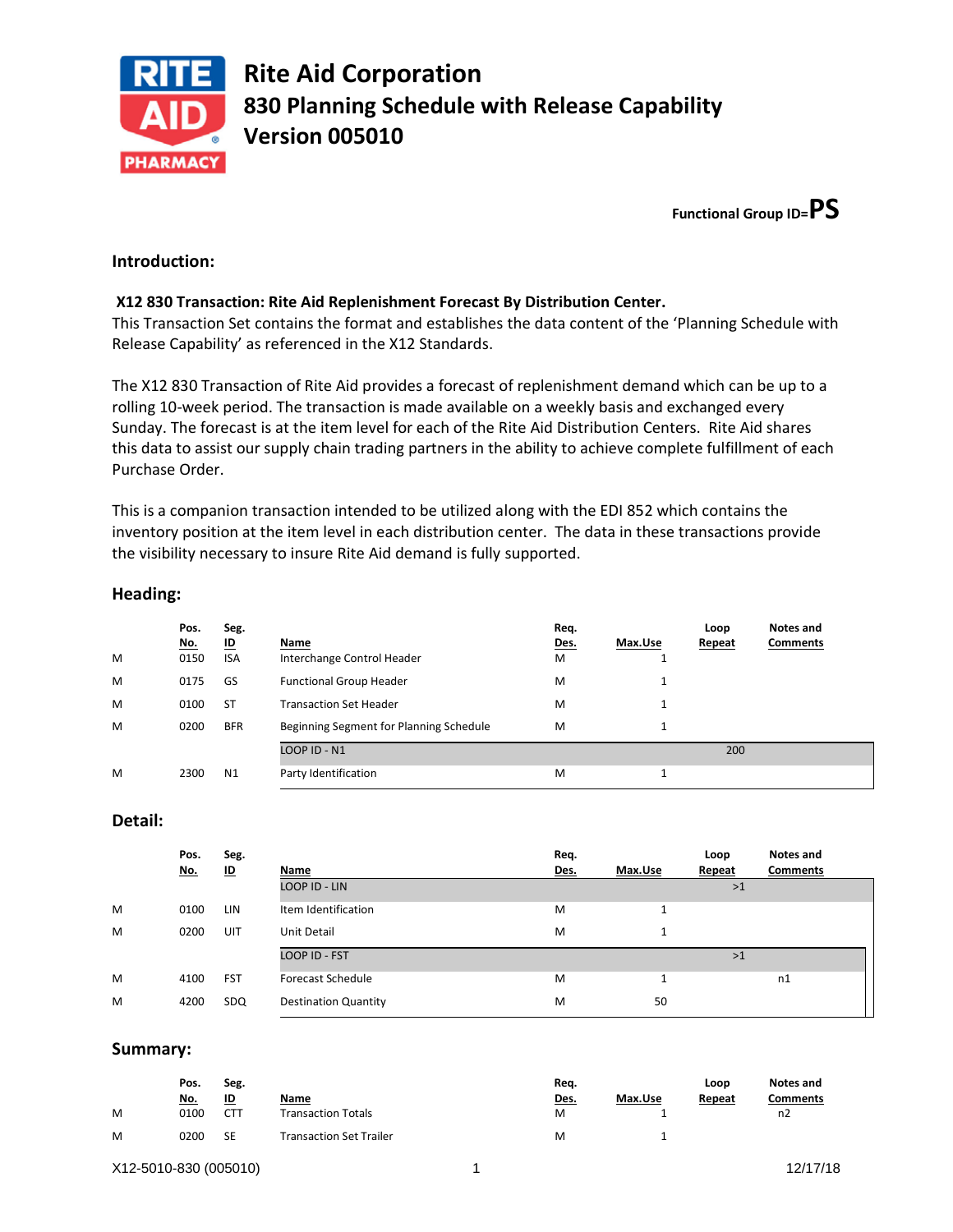| M | 0300 | GE  | <b>Functional Group Trailer</b> | м |  |
|---|------|-----|---------------------------------|---|--|
| M | 0400 | IEA | Interchange Control Trailer     | M |  |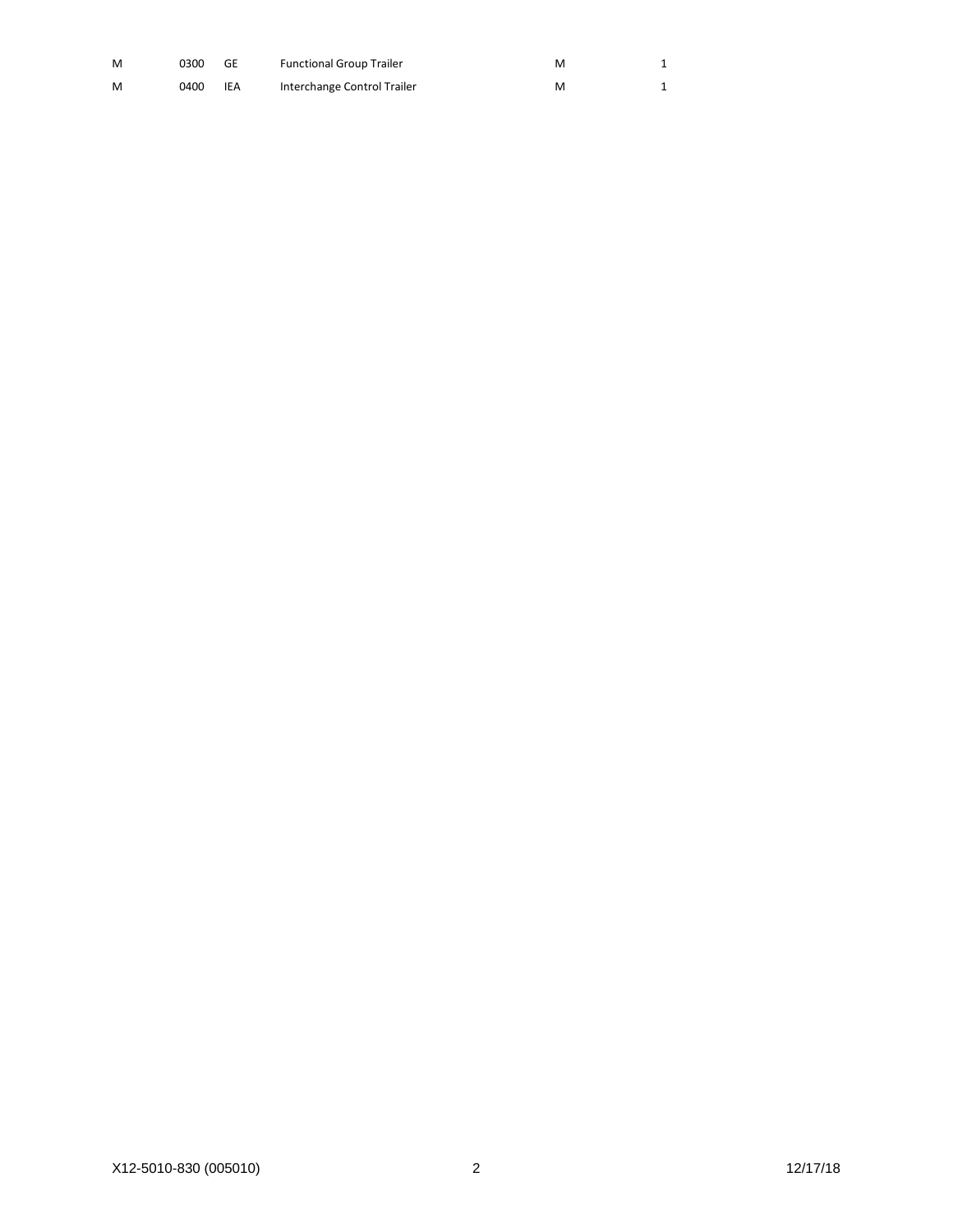# **Transaction Set Notes**

- **1.** At least one occurrence of segment FST is required, either in the FST loop or within the SDP loop. These two loops are mutually exclusive.
- **2.** Number of line items (CTT01) is the accumulation of the number of LIN segments. If used, hash total (CTT02) is the sum of the values of the quantities (FST01) for each FST segment.

|   | Segment:             |                | <b>ISA</b> Interchange Control Header                                                                               |                   |              |
|---|----------------------|----------------|---------------------------------------------------------------------------------------------------------------------|-------------------|--------------|
|   | <b>Position:</b>     | 0150           |                                                                                                                     |                   |              |
|   | Loop:                |                |                                                                                                                     |                   |              |
|   | Level:               | Heading        |                                                                                                                     |                   |              |
|   | Usage:               | Mandatory      |                                                                                                                     |                   |              |
|   | <b>Max Use:</b>      | $\mathbf{1}$   |                                                                                                                     |                   |              |
|   | <b>Purpose:</b>      |                | To start and identify an interchange of zero or more functional groups and interchange-<br>related control segments |                   |              |
|   | <b>Syntax Notes:</b> |                |                                                                                                                     |                   |              |
|   | Notes:               | ISA*00*        | $*00*$<br>*01*014578892<br>*01*RECEIVER<br>*180407*1907*<*00501*000001383*0*P*^~                                    |                   |              |
|   |                      |                | <b>Data Element Summary</b>                                                                                         |                   |              |
|   | Ref.                 | <b>Data</b>    |                                                                                                                     |                   |              |
|   | Des.                 | <b>Element</b> | <b>Name</b>                                                                                                         | <b>Attributes</b> |              |
| М | <b>ISA01</b>         | 101            | <b>Authorization Information Qualifier</b>                                                                          | М                 | $1$ ID $2/2$ |
|   |                      |                | Code identifying the type of information in the Authorization Information                                           |                   |              |
|   |                      |                | 00<br>No Authorization Information Present (No Meaningful<br>Information in I02)                                    |                   |              |
| M | <b>ISA02</b>         | 102            | <b>Authorization Information</b>                                                                                    | М                 | 1 AN 10/10   |
|   |                      |                | Information used for additional identification or authorization of the                                              |                   |              |
|   |                      |                | interchange sender or the data in the interchange; the type of information is                                       |                   |              |
|   |                      |                | set by the Authorization Information Qualifier (I01)                                                                |                   |              |
| М | <b>ISA03</b>         | 103            | <b>Security Information Qualifier</b><br>Code identifying the type of information in the Security Information       | М                 | $1$ ID $2/2$ |
|   |                      |                |                                                                                                                     |                   |              |
|   |                      |                | 00<br>No Security Information Present (No Meaningful<br>Information in I04)                                         |                   |              |
| М | <b>ISA04</b>         | 104            | <b>Security Information</b>                                                                                         | М                 | 1 AN 10/10   |
|   |                      |                | This is used for identifying the security information about the interchange                                         |                   |              |
|   |                      |                | sender or the data in the interchange; the type of information is set by the                                        |                   |              |
| М | <b>ISA05</b>         | 105            | Security Information Qualifier (I03)<br><b>Interchange ID Qualifier</b>                                             | М                 | $1$ ID $2/2$ |
|   |                      |                | Code indicating the system/method of code structure used to designate the                                           |                   |              |
|   |                      |                | sender or receiver ID element being qualified                                                                       |                   |              |
|   |                      |                | Duns (Dun & Bradstreet)<br>01                                                                                       |                   |              |
| М | <b>ISA06</b>         | 106            | <b>Interchange Sender ID</b>                                                                                        | М                 | 1 AN 15/15   |
|   |                      |                | Identification code published by the sender for other parties to use as the                                         |                   |              |
|   |                      |                | receiver ID to route data to them; the sender always codes this value in the                                        |                   |              |
|   |                      |                | sender ID element                                                                                                   |                   |              |
|   |                      |                | 014578892<br>Rite Aid Duns Number                                                                                   |                   |              |
| M | <b>ISA07</b>         | 105            | <b>Interchange ID Qualifier</b>                                                                                     | М                 | $1$ ID $2/2$ |
|   |                      |                | Code indicating the system/method of code structure used to designate the                                           |                   |              |
|   | <b>ISA08</b>         |                | sender or receiver ID element being qualified                                                                       |                   |              |
| M |                      | 107            | <b>Interchange Receiver ID</b><br>Identification code published by the receiver of the data; When sending, it is    | М                 | 1 AN 15/15   |
|   |                      |                | used by the sender as their sending ID, thus other parties sending to them will                                     |                   |              |
|   |                      |                | use this as a receiving ID to route data to them                                                                    |                   |              |
| M | <b>ISA09</b>         | 108            | <b>Interchange Date</b>                                                                                             | M                 | 1 DT 6/6     |
|   |                      |                |                                                                                                                     |                   |              |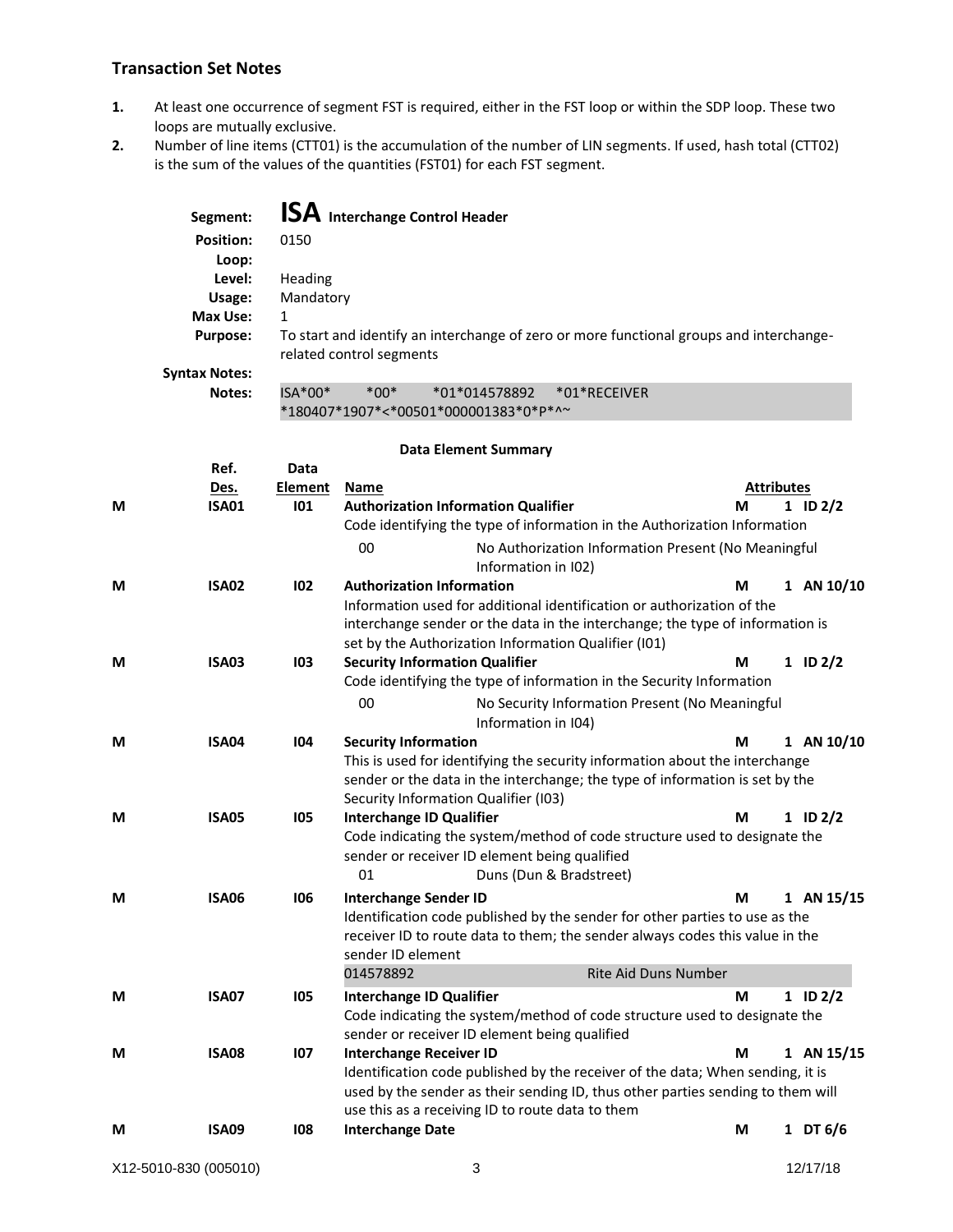|   |                       |                | Date of the interchange                                                                                                                          |                        |              |
|---|-----------------------|----------------|--------------------------------------------------------------------------------------------------------------------------------------------------|------------------------|--------------|
| M | <b>ISA10</b>          | 109            | <b>Interchange Time</b>                                                                                                                          | M                      | 1 TM $4/4$   |
|   |                       |                | Time of the interchange                                                                                                                          |                        |              |
| М | <b>ISA11</b>          | 165            | <b>Repetition Separator</b>                                                                                                                      | M                      | $1$ AN $1/1$ |
|   |                       |                | Type is not applicable; the repetition separator is a delimiter and not a data                                                                   |                        |              |
|   |                       |                | element; this field provides the delimiter used to separate repeated<br>occurrences of a simple data element or a composite data structure; this |                        |              |
|   |                       |                | value must be different than the data element separator, component element                                                                       |                        |              |
|   |                       |                | separator, and the segment terminator                                                                                                            |                        |              |
|   |                       |                | As of ASC X12, version 004030, a repetition separator is required in ISA11. The                                                                  |                        |              |
|   |                       |                | repetition separator must be non-alphabetic, non-numeric, and not located<br>within data.                                                        |                        |              |
|   |                       |                | "<"<br><b>Repetition Separator</b>                                                                                                               |                        |              |
| M | <b>ISA12</b>          | 111            | <b>Interchange Control Version Number</b>                                                                                                        | М                      | $1$ ID 5/5   |
|   |                       |                | Code specifying the version number of the interchange control segments                                                                           |                        |              |
|   |                       |                | 00501<br>Standards Approved for Publication by ASC X12                                                                                           |                        |              |
| M | <b>ISA13</b>          | 112            | Procedures Review Board through October 2003<br><b>Interchange Control Number</b>                                                                | M                      | 1 NO 9/9     |
|   |                       |                | A control number assigned by the interchange sender                                                                                              |                        |              |
| М | <b>ISA14</b>          | 113            | <b>Acknowledgment Requested</b>                                                                                                                  | М                      | $1$ ID $1/1$ |
|   |                       |                | Code indicating sender's request for an interchange acknowledgment                                                                               |                        |              |
|   |                       |                | 0<br>No Interchange Acknowledgment Requested                                                                                                     |                        |              |
| M | <b>ISA15</b>          | 114            |                                                                                                                                                  | M                      | $1$ ID $1/1$ |
|   |                       |                | Interchange Usage Indicator<br>Code indicating whether data enclosed by this interchange envelope is test,                                       |                        |              |
|   |                       |                | production or information                                                                                                                        |                        |              |
|   |                       |                | P<br><b>Production Data</b>                                                                                                                      |                        |              |
| M | <b>ISA16</b>          | 115            | <b>Component Element Separator</b>                                                                                                               | M                      | $1$ AN $1/1$ |
|   |                       |                | Type is not applicable; the component element separator is a delimiter and                                                                       |                        |              |
|   |                       |                | not a data element; this field provides the delimiter used to separate                                                                           |                        |              |
|   |                       |                | component data elements within a composite data structure; this value must                                                                       |                        |              |
|   |                       |                | be different than the data element separator and the segment terminator                                                                          |                        |              |
|   |                       |                | Subelement Separator<br>><br>$\ast$                                                                                                              |                        |              |
|   |                       |                | <b>Element Separator</b><br>Segment Terminator<br>$\sim$                                                                                         |                        |              |
|   |                       |                |                                                                                                                                                  |                        |              |
|   |                       |                |                                                                                                                                                  |                        |              |
|   | Segment:              |                | <b>GS</b> Functional Group Header                                                                                                                |                        |              |
|   | <b>Position:</b>      | 0175           |                                                                                                                                                  |                        |              |
|   | Loop:                 |                |                                                                                                                                                  |                        |              |
|   | Level:                | Heading        |                                                                                                                                                  |                        |              |
|   | Usage:<br>Max Use:    | Mandatory<br>1 |                                                                                                                                                  |                        |              |
|   | <b>Purpose:</b>       |                | To indicate the beginning of a functional group and to provide control information                                                               |                        |              |
|   | <b>Syntax Notes:</b>  |                |                                                                                                                                                  |                        |              |
|   | Notes:                |                | GS*PS*014578892*RECEIVER*20180407*1907*50075*X*005010~                                                                                           |                        |              |
|   |                       |                |                                                                                                                                                  |                        |              |
|   |                       |                | <b>Data Element Summary</b>                                                                                                                      |                        |              |
|   | Ref.                  | Data           |                                                                                                                                                  |                        |              |
| М | Des.<br>GS01          | Element<br>479 | Name<br><b>Functional Identifier Code</b>                                                                                                        | <b>Attributes</b><br>M | 1 ID $2/2$   |
|   |                       |                | Code identifying a group of application related transaction sets                                                                                 |                        |              |
|   |                       |                | PS<br>Planning Schedule with Release Capability (830)                                                                                            |                        |              |
|   | <b>GS02</b>           | 142            |                                                                                                                                                  | M                      | 1 AN 2/15    |
| M |                       |                | <b>Application Sender's Code</b><br>Code identifying party sending transmission; codes agreed to by trading                                      |                        |              |
|   |                       |                | partners                                                                                                                                         |                        |              |
|   | X12-5010-830 (005010) |                | 4                                                                                                                                                |                        | 12/17/18     |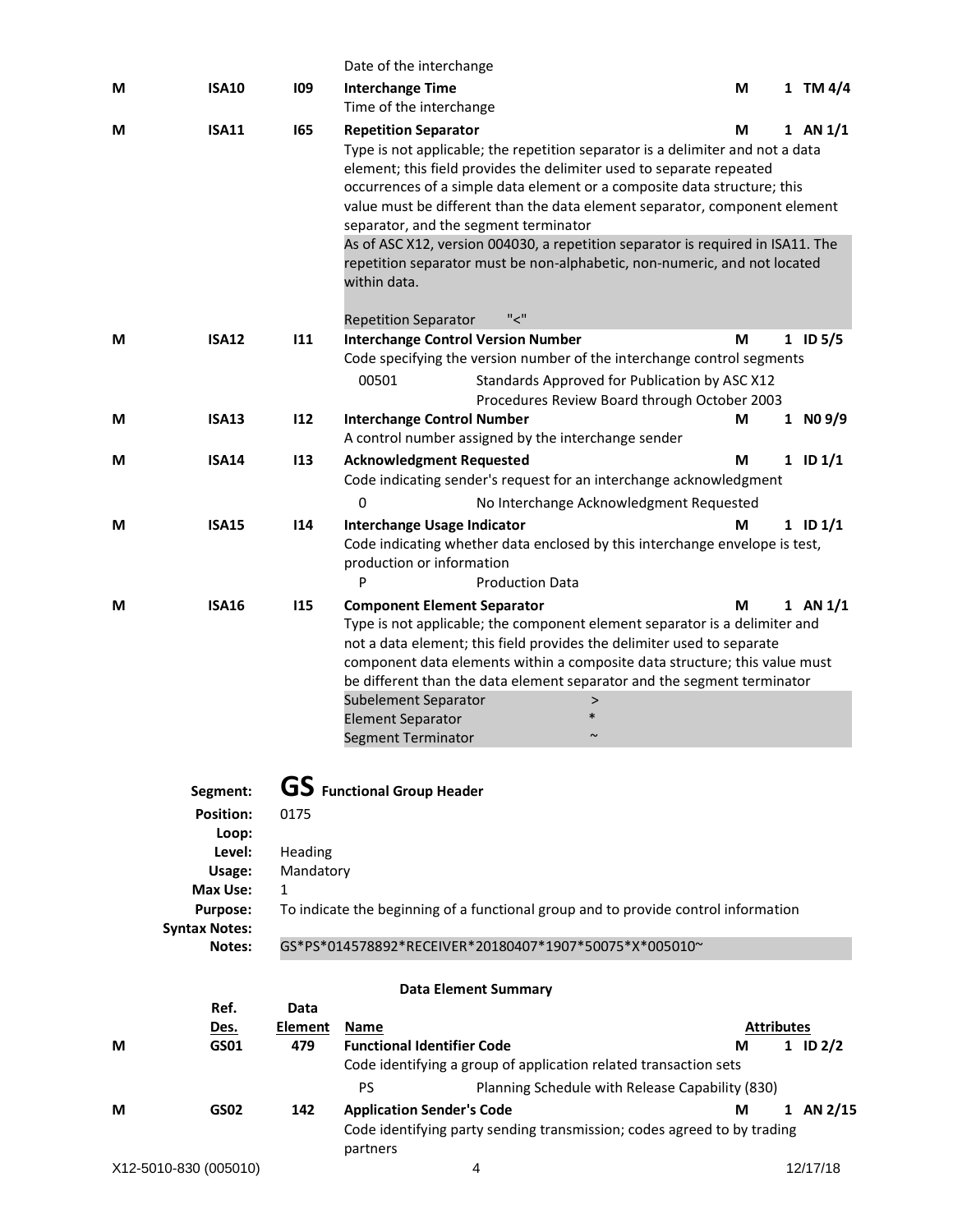|   |      |     | 014578892                                      | Rite Aid Duns Number                                                      |   |           |
|---|------|-----|------------------------------------------------|---------------------------------------------------------------------------|---|-----------|
| М | GS03 | 124 | <b>Application Receiver's Code</b><br>partners | Code identifying party receiving transmission; codes agreed to by trading | м | 1 AN 2/15 |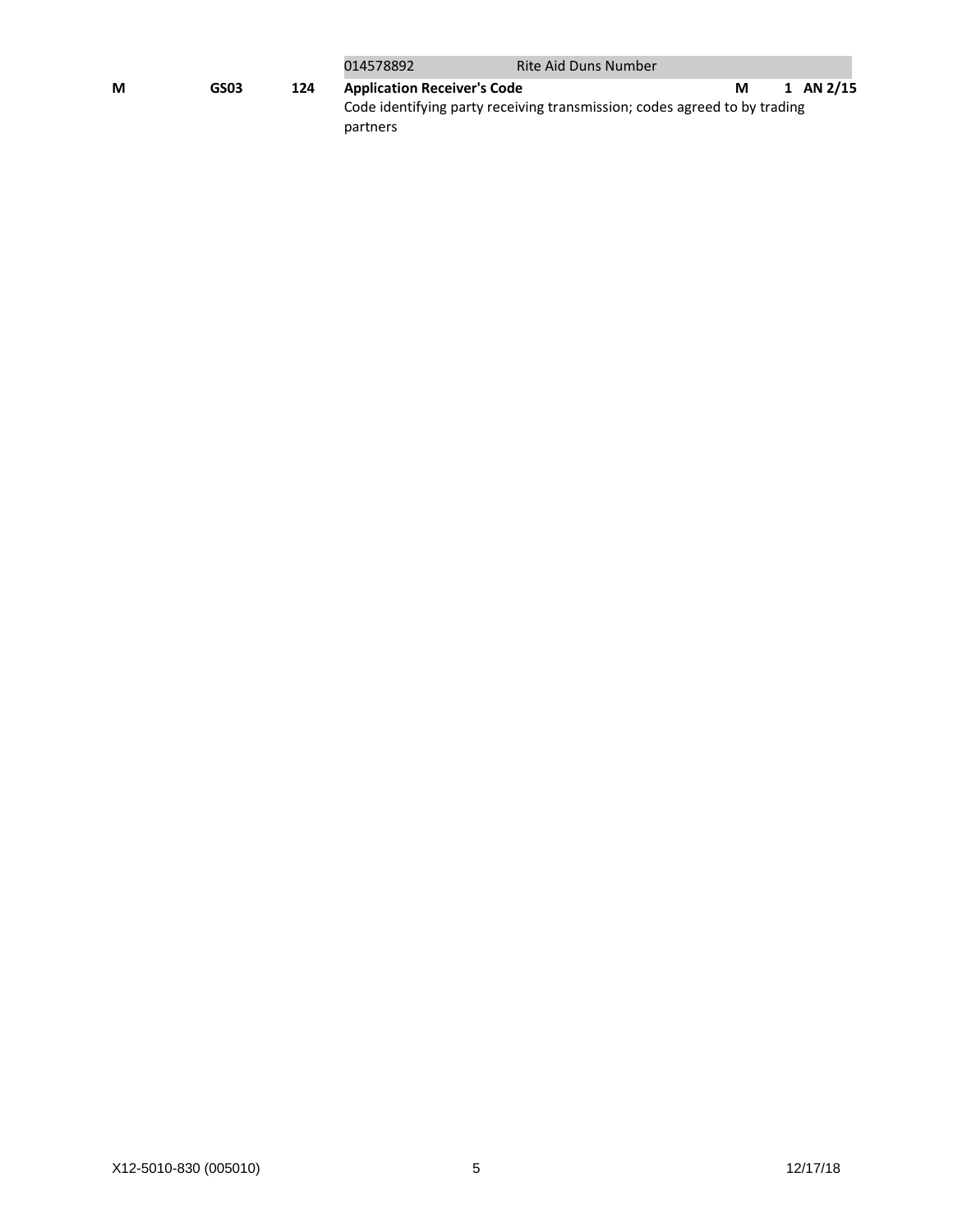| M                                                | <b>GS04</b>                                                                                     | 373                               | Date<br>Date expressed as CCYYMMDD where CC represents the first two digits of the<br>calendar year                                                                                                                                                                                                                                                                                                                                                                                                                                                                                                                                                                                                | М                      | 1 DT 8/8     |
|--------------------------------------------------|-------------------------------------------------------------------------------------------------|-----------------------------------|----------------------------------------------------------------------------------------------------------------------------------------------------------------------------------------------------------------------------------------------------------------------------------------------------------------------------------------------------------------------------------------------------------------------------------------------------------------------------------------------------------------------------------------------------------------------------------------------------------------------------------------------------------------------------------------------------|------------------------|--------------|
| M                                                | <b>GS05</b>                                                                                     | 337                               | <b>Time</b><br>Time expressed in 24-hour clock time as follows: HHMM, or HHMMSS, or<br>HHMMSSD, or HHMMSSDD, where H = hours (00-23), M = minutes (00-59), S<br>= integer seconds (00-59) and DD = decimal seconds; decimal seconds are<br>expressed as follows: $D =$ tenths (0-9) and $DD =$ hundredths (00-99)                                                                                                                                                                                                                                                                                                                                                                                  | М                      | 1 TM $4/8$   |
| M                                                | <b>GS06</b>                                                                                     | 28                                | <b>Group Control Number</b><br>Assigned number originated and maintained by the sender                                                                                                                                                                                                                                                                                                                                                                                                                                                                                                                                                                                                             | М                      | $1$ NO $1/9$ |
| M                                                | <b>GS07</b>                                                                                     | 455                               | <b>Responsible Agency Code</b><br>Code identifying the issuer of the standard; this code is used in conjunction<br>with Data Element 480<br>X<br><b>Accredited Standards Committee X12</b>                                                                                                                                                                                                                                                                                                                                                                                                                                                                                                         | M                      | $1$ ID $1/2$ |
| <b>GS08</b><br>M<br>Segment:<br><b>Position:</b> |                                                                                                 | 480<br>0100                       | Version / Release / Industry Identifier Code<br>Code indicating the version, release, subrelease, and industry identifier of the<br>EDI standard being used, including the GS and GE segments; if code in DE455<br>in GS segment is X, then in DE 480 positions 1-3 are the version number;<br>positions 4-6 are the release and subrelease, level of the version; and<br>positions 7-12 are the industry or trade association identifiers (optionally<br>assigned by user); if code in DE455 in GS segment is T, then other formats are<br>allowed<br>005010<br>Standards Approved for Publication by ASC X12<br>Procedures Review Board through October 2003<br><b>ST</b> Transaction Set Header | M                      | 1 AN 1/12    |
|                                                  | Loop:<br>Level:<br>Usage:<br>Max Use:<br><b>Purpose:</b>                                        | Heading<br>Mandatory<br>1         | To indicate the start of a transaction set and to assign a control number                                                                                                                                                                                                                                                                                                                                                                                                                                                                                                                                                                                                                          |                        |              |
|                                                  | <b>Syntax Notes:</b><br>Notes:                                                                  |                                   | ST*830*000001169~                                                                                                                                                                                                                                                                                                                                                                                                                                                                                                                                                                                                                                                                                  |                        |              |
| M                                                | Ref.<br><u>Des.</u><br><b>ST01</b>                                                              | Data<br><b>Element</b><br>143     | <b>Data Element Summary</b><br><b>Name</b><br><b>Transaction Set Identifier Code</b><br>Code uniquely identifying a Transaction Set<br>830<br>Planning Schedule with Release Capability                                                                                                                                                                                                                                                                                                                                                                                                                                                                                                            | <b>Attributes</b><br>М | 1 ID $3/3$   |
| М                                                | <b>ST02</b>                                                                                     | 329                               | <b>Transaction Set Control Number</b><br>Identifying control number that must be unique within the transaction set<br>functional group assigned by the originator for a transaction set                                                                                                                                                                                                                                                                                                                                                                                                                                                                                                            | M                      | $1$ AN $4/9$ |
|                                                  | Segment:<br><b>Position:</b><br>Loop:<br>Level:<br>Usage:<br><b>Max Use:</b><br><b>Purpose:</b> | 0200<br>Heading<br>Mandatory<br>1 | <b>BFR</b> Beginning Segment for Planning Schedule<br>To indicate the beginning of a planning schedule transaction set; whether a ship or<br>delivery based forecast; and related forecast envelope dates                                                                                                                                                                                                                                                                                                                                                                                                                                                                                          |                        |              |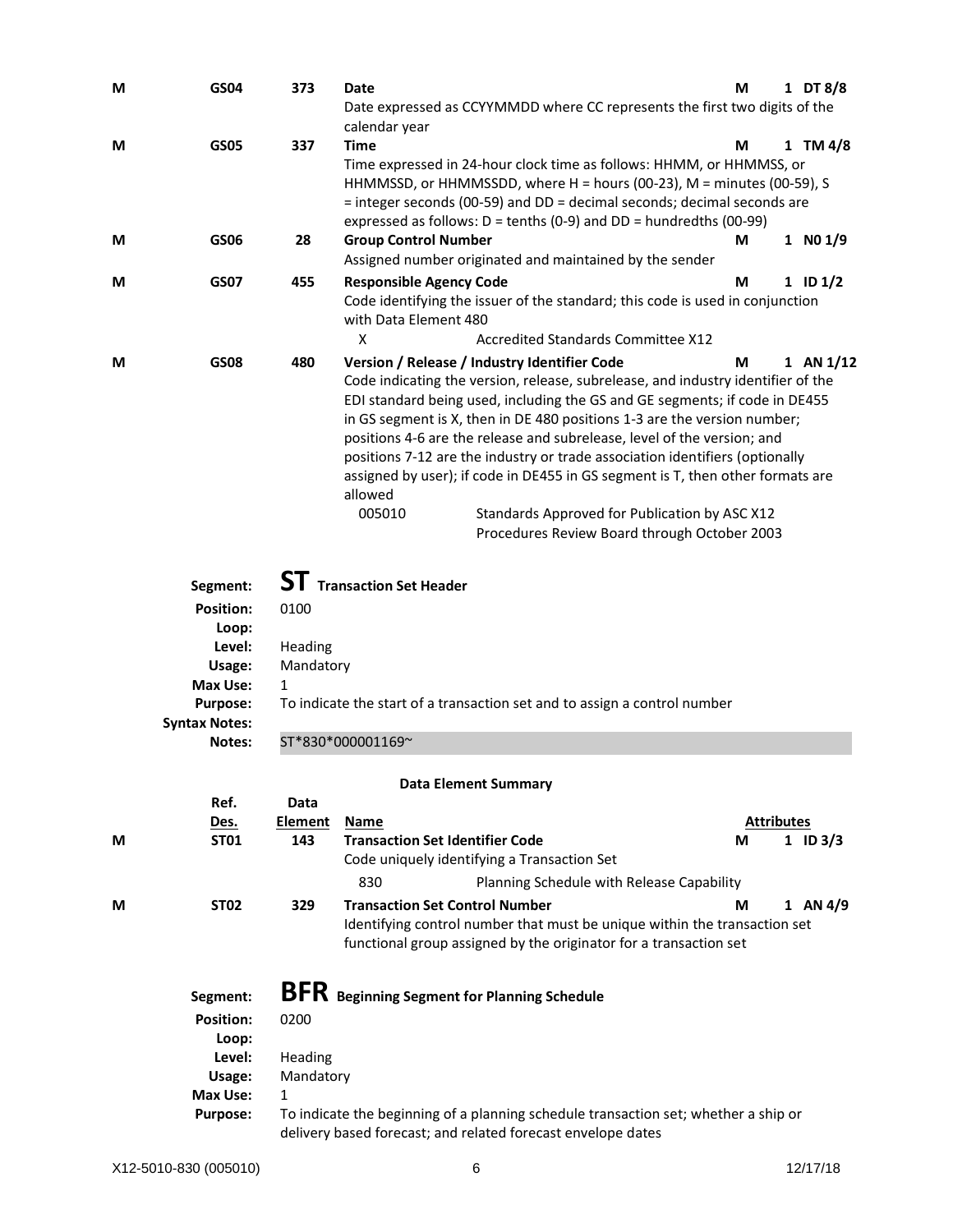**Syntax Notes: 1** At least one of BFR02 or BFR03 is required. **Notes:** BFR\*00\*12345 54321\*\*BB\*R\*20180408\*20180428\*20180408~

|   |                      |                      | <b>Data Element Summary</b>                                                    |                   |              |
|---|----------------------|----------------------|--------------------------------------------------------------------------------|-------------------|--------------|
|   | Ref.                 | Data                 |                                                                                |                   |              |
|   | Des.                 | <b>Element</b>       | Name                                                                           | <b>Attributes</b> |              |
| М | BFR01                | 353                  | <b>Transaction Set Purpose Code</b>                                            | М                 | 1 ID $2/2$   |
|   |                      |                      | Code identifying purpose of transaction set                                    |                   |              |
|   |                      |                      | 00<br>Original                                                                 |                   |              |
| М | BFR02                | 127                  | <b>Reference Identification</b>                                                | М                 | 1 AN $1/50$  |
|   |                      |                      | Reference information as defined for a particular Transaction Set or as        |                   |              |
|   |                      |                      | specified by the Reference Identification Qualifier                            |                   |              |
| М | <b>BFR04</b>         | 675                  | <b>Schedule Type Qualifier</b>                                                 | М                 | $1$ ID $2/2$ |
|   |                      |                      | Code identifying the type of dates used when defining a shipping or delivery   |                   |              |
|   |                      |                      | time in a schedule or forecast                                                 |                   |              |
|   |                      |                      | <b>BB</b><br><b>Customer Production (Consumption) Based</b>                    |                   |              |
| М | BFR05                | 676                  | <b>Schedule Quantity Qualifier</b>                                             | М                 | $1$ ID $1/1$ |
|   |                      |                      | Code identifying the type of quantities used when defining a schedule or       |                   |              |
|   |                      |                      | forecast                                                                       |                   |              |
|   |                      |                      | R<br><b>Replacement Quantities</b>                                             |                   |              |
| М | <b>BFR06</b>         | 373                  | Date                                                                           | М                 | 1 DT 8/8     |
|   |                      |                      | Date expressed as CCYYMMDD where CC represents the first two digits of the     |                   |              |
|   |                      |                      | calendar year                                                                  |                   |              |
|   |                      |                      | Forecast horizon start date                                                    |                   |              |
| М | BFR07                | 373                  | Date                                                                           | М                 | 1 DT 8/8     |
|   |                      |                      | Date expressed as CCYYMMDD where CC represents the first two digits of the     |                   |              |
|   |                      |                      | calendar year                                                                  |                   |              |
|   |                      |                      | Forecast horizon end date                                                      |                   |              |
| М | BFR08                | 373                  | Date                                                                           | М                 | 1 DT 8/8     |
|   |                      |                      | Date expressed as CCYYMMDD where CC represents the first two digits of the     |                   |              |
|   |                      |                      | calendar year                                                                  |                   |              |
|   |                      |                      | Date forecast generated                                                        |                   |              |
|   |                      |                      |                                                                                |                   |              |
|   | Segment:             |                      | N1 Party Identification                                                        |                   |              |
|   |                      |                      |                                                                                |                   |              |
|   | <b>Position:</b>     | 2300                 |                                                                                |                   |              |
|   | Loop:                | N1                   | Mandatory                                                                      |                   |              |
|   | Level:<br>Usage:     | Heading<br>Mandatory |                                                                                |                   |              |
|   | <b>Max Use:</b>      | $\mathbf{1}$         |                                                                                |                   |              |
|   | Purpose:             |                      | To identify a party by type of organization, name, and code                    |                   |              |
|   | <b>Syntax Notes:</b> | 1                    | At least one of N102 or N103 is required.                                      |                   |              |
|   |                      | 2                    | If either N103 or N104 is present, then the other is required.                 |                   |              |
|   | Notes:               |                      | N1*VN**92*54321~                                                               |                   |              |
|   |                      |                      |                                                                                |                   |              |
|   |                      |                      | <b>Data Element Summary</b>                                                    |                   |              |
|   | Ref.                 | Data                 |                                                                                |                   |              |
|   | Des.                 | <b>Element</b>       | Name                                                                           | <b>Attributes</b> |              |
| М | N101                 | 98                   | <b>Entity Identifier Code</b>                                                  | М                 | 1 ID $2/3$   |
|   |                      |                      | Code identifying an organizational entity, a physical location, property or an |                   |              |
|   |                      |                      | individual                                                                     |                   |              |
|   |                      |                      | VN<br>Vendor                                                                   |                   |              |
| M | N103                 | 66                   | <b>Identification Code Qualifier</b>                                           | M                 | $1$ ID $1/2$ |

Code (67)

Code designating the system/method of code structure used for Identification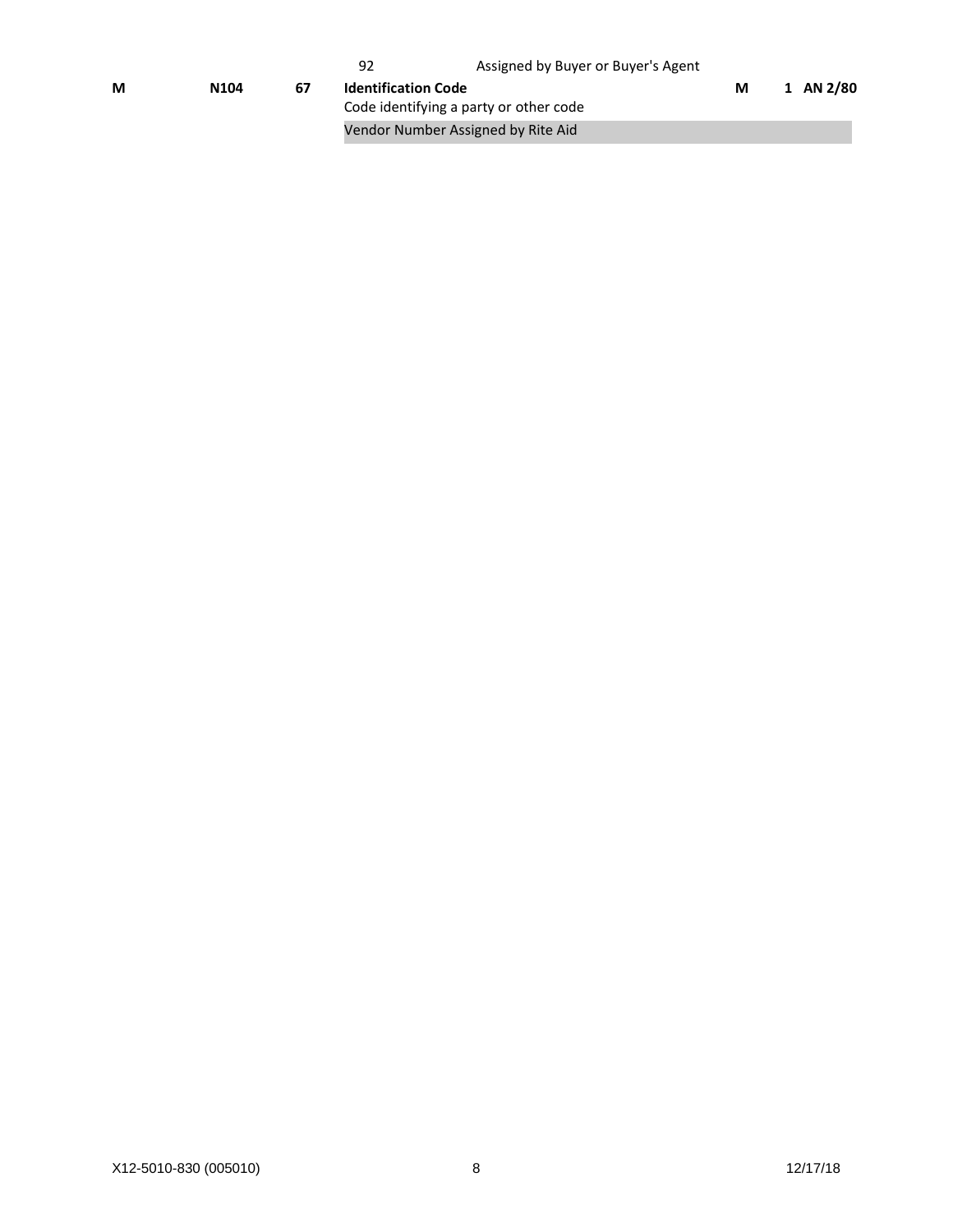| Segment:             | <b>Item Identification</b>                                             |
|----------------------|------------------------------------------------------------------------|
| <b>Position:</b>     | 0100                                                                   |
| Loop:                | LIN<br>Mandatory                                                       |
| Level:               | Detail                                                                 |
| Usage:               | Mandatory                                                              |
| Max Use:             | 1                                                                      |
| <b>Purpose:</b>      | To specify basic item identification data                              |
| <b>Syntax Notes:</b> | If either LIN04 or LIN05 is present, then the other is required.<br>1  |
|                      | If either LIN06 or LIN07 is present, then the other is required.<br>2  |
|                      | 3<br>If either LINO8 or LINO9 is present, then the other is required.  |
|                      | 4<br>If either LIN10 or LIN11 is present, then the other is required.  |
|                      | If either LIN12 or LIN13 is present, then the other is required.<br>5  |
|                      | If either LIN14 or LIN15 is present, then the other is required.<br>6  |
|                      | If either LIN16 or LIN17 is present, then the other is required.<br>7  |
|                      | If either LIN18 or LIN19 is present, then the other is required.<br>8  |
|                      | If either LIN20 or LIN21 is present, then the other is required.<br>9  |
|                      | If either LIN22 or LIN23 is present, then the other is required.<br>10 |
|                      | 11<br>If either LIN24 or LIN25 is present, then the other is required. |
|                      | 12<br>If either LIN26 or LIN27 is present, then the other is required. |
|                      | 13<br>If either LIN28 or LIN29 is present, then the other is required. |
|                      | If either LIN30 or LIN31 is present, then the other is required.<br>14 |
| Notes:               | LIN**IN*0306130*UI*01182236130~                                        |

### **Data Element Summary**

|   | Ref.              | Data           |                                                                 |                                                                    |                   |             |
|---|-------------------|----------------|-----------------------------------------------------------------|--------------------------------------------------------------------|-------------------|-------------|
|   | Des.              | <b>Element</b> | Name                                                            |                                                                    | <b>Attributes</b> |             |
| M | <b>LINO2</b>      | 235            | <b>Product/Service ID Qualifier</b>                             |                                                                    | M                 | 1 ID $2/2$  |
|   |                   |                | Product/Service ID (234)                                        | Code identifying the type/source of the descriptive number used in |                   |             |
|   |                   |                | IN                                                              | <b>Buyer's Item Number</b>                                         |                   |             |
| M | LIN <sub>03</sub> | 234            | <b>Product/Service ID</b>                                       | Identifying number for a product or service                        | М                 | 1 AN 1/48   |
| М | <b>LIN04</b>      | 235            | <b>Product/Service ID Qualifier</b><br>Product/Service ID (234) | Code identifying the type/source of the descriptive number used in | М                 | 1 ID $2/2$  |
|   |                   |                | UA                                                              | U.P.C./EAN Case Code (2-5-5)                                       |                   |             |
|   |                   |                | UI                                                              | U.P.C. Consumer Package Code (1-5-5)                               |                   |             |
|   |                   |                | VN                                                              | Vendor's (Seller's) Item Number                                    |                   |             |
| М | LIN <sub>05</sub> | 234            | <b>Product/Service ID</b>                                       | Identifying number for a product or service                        | М                 | 1 AN $1/48$ |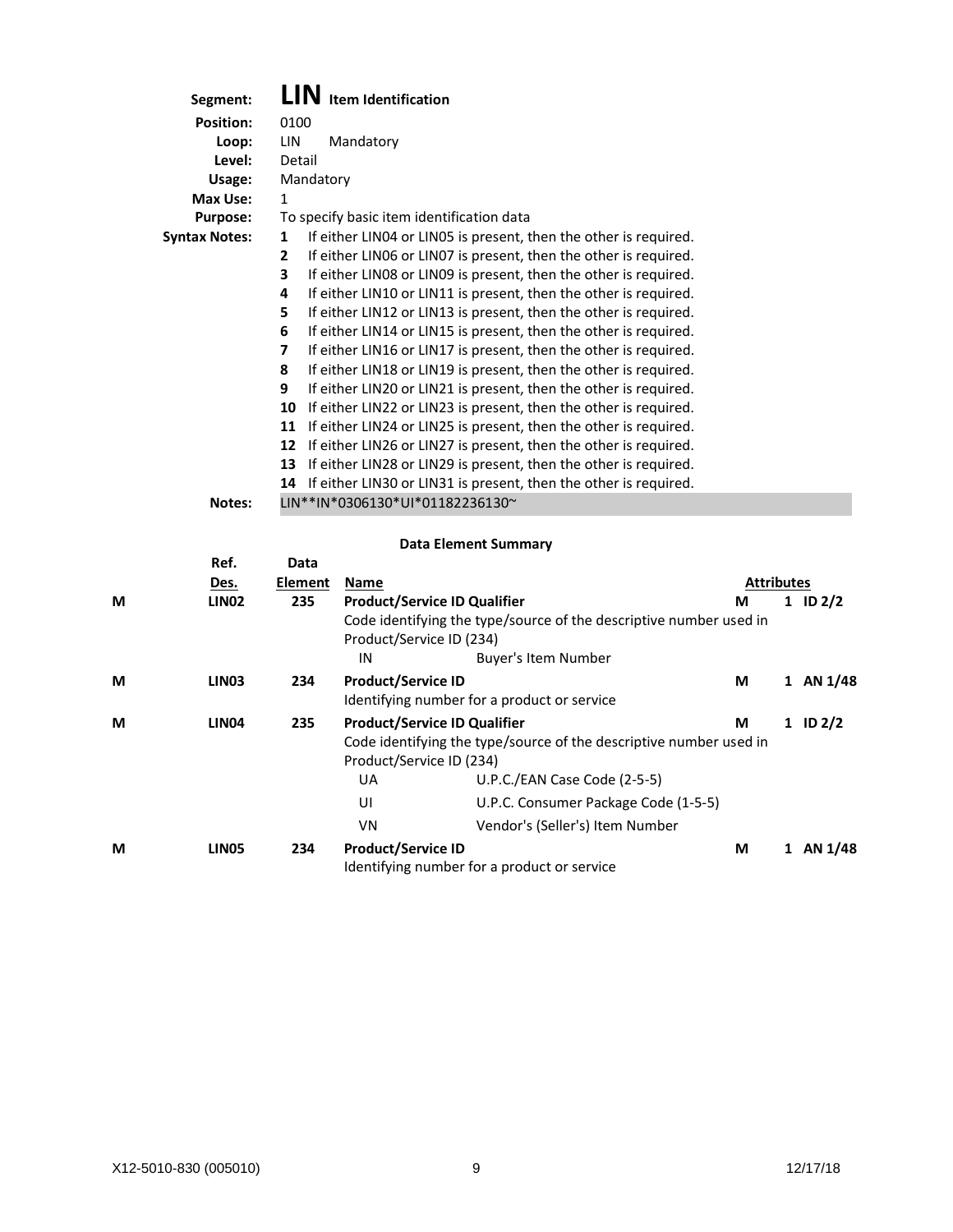| Segment:             | <b>UIT</b> Unit Detail                            |  |  |  |  |  |
|----------------------|---------------------------------------------------|--|--|--|--|--|
| <b>Position:</b>     | 0200                                              |  |  |  |  |  |
| Loop:                | Mandatory<br>LIN                                  |  |  |  |  |  |
| Level:               | Detail                                            |  |  |  |  |  |
| Usage:               | Mandatory                                         |  |  |  |  |  |
| Max Use:             | 1                                                 |  |  |  |  |  |
| <b>Purpose:</b>      | To specify item unit data                         |  |  |  |  |  |
| <b>Syntax Notes:</b> | If UIT03 is present, then UIT02 is required.<br>1 |  |  |  |  |  |
| Notes:               | $UIT*PC^{\sim}$                                   |  |  |  |  |  |

# **Data Element Summary**

| M | Ref.<br>Des.<br>UIT <sub>01</sub> | Data<br><b>Element</b><br>C <sub>001</sub> | <b>Name</b><br><b>Composite Unit of Measure</b>                                                                                  | <b>Attributes</b><br>М |
|---|-----------------------------------|--------------------------------------------|----------------------------------------------------------------------------------------------------------------------------------|------------------------|
| M | C00101                            | 355                                        | To identify a composite unit of measure (See Figures Appendix for examples<br>of use)<br>Unit or Basis for Measurement Code      | ID <sub>2/2</sub><br>М |
|   |                                   |                                            | Code specifying the units in which a value is being expressed, or manner in<br>which a measurement has been taken<br>РC<br>Piece |                        |

| Segment:             | <b>FST</b> Forecast Schedule                                                     |  |  |  |  |  |  |  |
|----------------------|----------------------------------------------------------------------------------|--|--|--|--|--|--|--|
| <b>Position:</b>     | 4100                                                                             |  |  |  |  |  |  |  |
| Loop:                | <b>FST</b><br>Mandatory                                                          |  |  |  |  |  |  |  |
| Level:               | Detail                                                                           |  |  |  |  |  |  |  |
| Usage:               | Mandatory                                                                        |  |  |  |  |  |  |  |
| Max Use:             | 1                                                                                |  |  |  |  |  |  |  |
| <b>Purpose:</b>      | To specify the forecasted dates and quantities                                   |  |  |  |  |  |  |  |
| <b>Syntax Notes:</b> | If either FST06 or FST07 is present, then the other is required.<br>1            |  |  |  |  |  |  |  |
|                      | If either FST08 or FST09 is present, then the other is required.<br>$\mathbf{2}$ |  |  |  |  |  |  |  |
|                      | 3<br>If FST13 is present, then FST12 is required.                                |  |  |  |  |  |  |  |
| Notes:               | FST*768*D*F*20180408*20180414~                                                   |  |  |  |  |  |  |  |

### **Data Element Summary**

|   | Ref.              | Data    |                            |                                                                                 |                   |            |
|---|-------------------|---------|----------------------------|---------------------------------------------------------------------------------|-------------------|------------|
|   | Des.              | Element | Name                       |                                                                                 | <b>Attributes</b> |            |
| М | FST01             | 380     | Quantity                   |                                                                                 | М                 | 1 R $1/15$ |
|   |                   |         | Numeric value of quantity  |                                                                                 |                   |            |
| М | FST <sub>02</sub> | 680     | <b>Forecast Qualifier</b>  |                                                                                 | М                 | 1 ID $1/1$ |
|   |                   |         | associated with a forecast | Code specifying the sender's confidence level of the forecast data or an action |                   |            |
|   |                   |         | D                          | Planning                                                                        |                   |            |
| M | FST03             | 681     | <b>Timing Qualifier</b>    |                                                                                 | М                 | 1 ID $1/1$ |
|   |                   |         |                            | Code specifying interval grouping of the forecast or product activity           |                   |            |
|   |                   |         | F                          | Flexible Interval (from Date X through Date Y)                                  |                   |            |
| М | <b>FST04</b>      | 373     | Date                       |                                                                                 | М                 | 1 DT 8/8   |
|   |                   |         | calendar year              | Date expressed as CCYYMMDD where CC represents the first two digits of the      |                   |            |
|   |                   |         | Beginning day              |                                                                                 |                   |            |
| M | <b>FST05</b>      | 373     | Date<br>calendar year      | Date expressed as CCYYMMDD where CC represents the first two digits of the      | М                 | 1 DT 8/8   |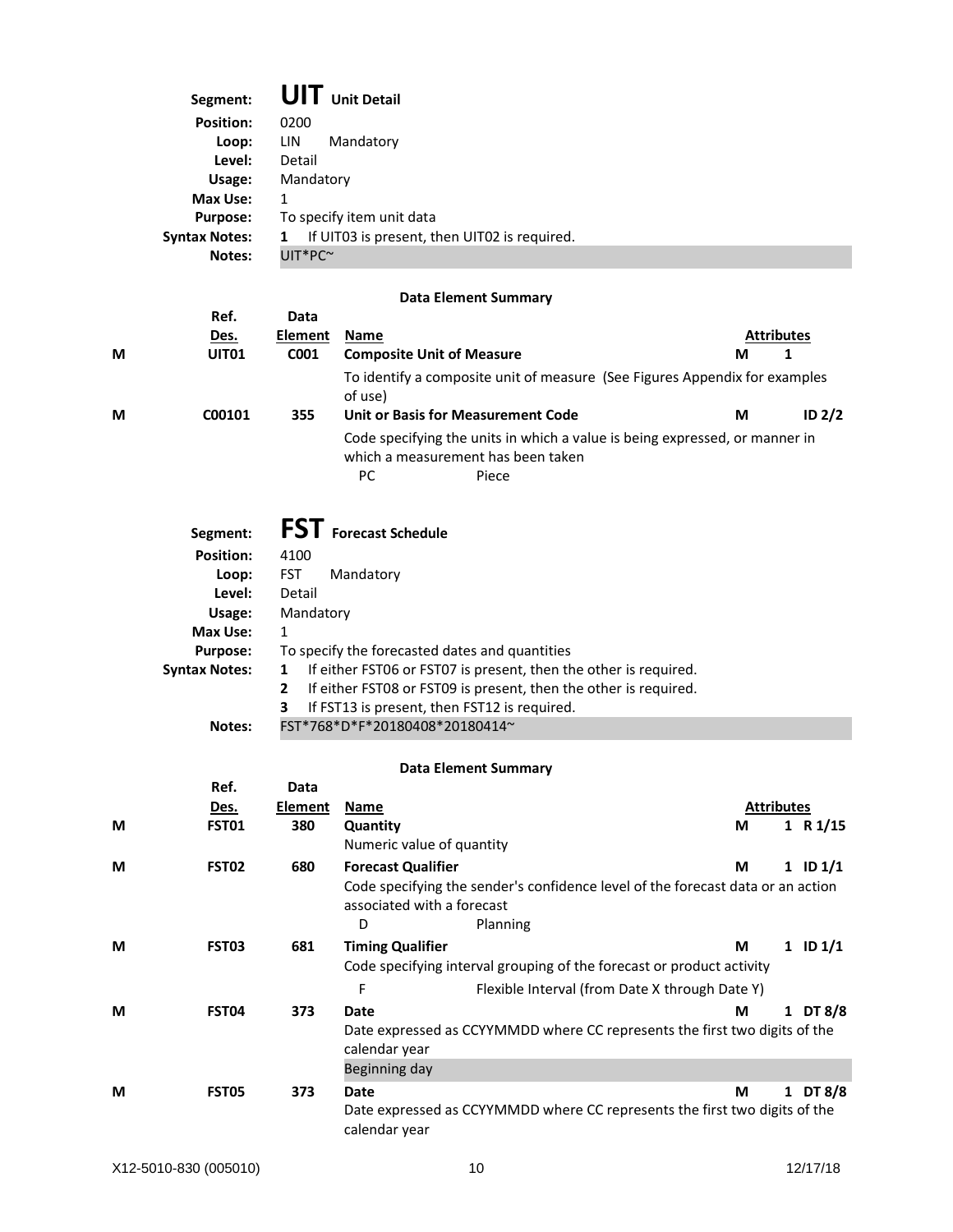Ending day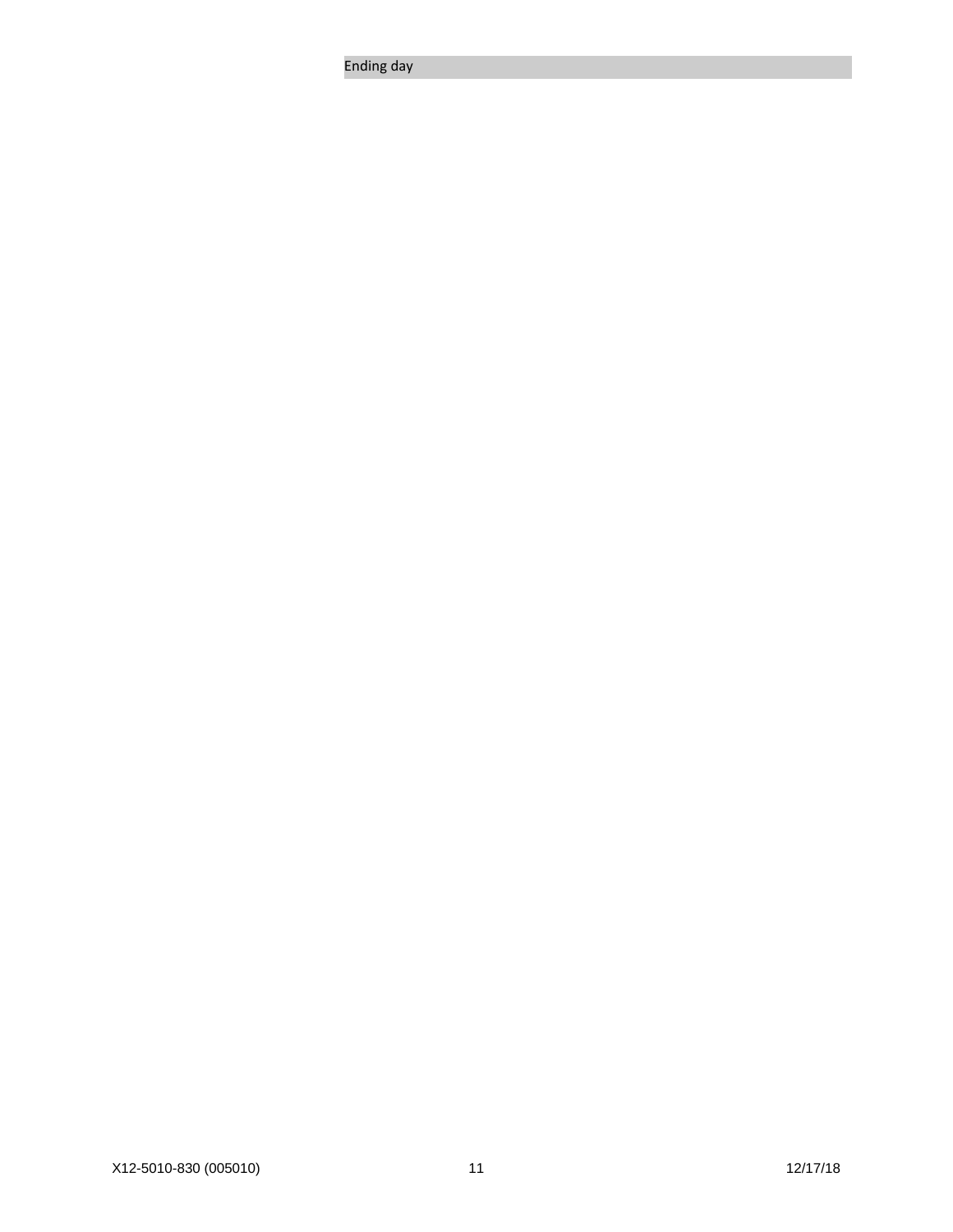| Segment:             | <b>Destination Quantity</b>                                                                                                         |  |  |  |  |  |  |  |
|----------------------|-------------------------------------------------------------------------------------------------------------------------------------|--|--|--|--|--|--|--|
| <b>Position:</b>     | 4200                                                                                                                                |  |  |  |  |  |  |  |
| Loop:                | <b>FST</b><br>Mandatory                                                                                                             |  |  |  |  |  |  |  |
| Level:               | Detail                                                                                                                              |  |  |  |  |  |  |  |
| Usage:               | Mandatory                                                                                                                           |  |  |  |  |  |  |  |
| Max Use:             | 50                                                                                                                                  |  |  |  |  |  |  |  |
| <b>Purpose:</b>      | To specify destination and quantity detail                                                                                          |  |  |  |  |  |  |  |
| <b>Syntax Notes:</b> | If either SDQ05 or SDQ06 is present, then the other is required.<br>1                                                               |  |  |  |  |  |  |  |
|                      | If either SDQ07 or SDQ08 is present, then the other is required.<br>$\mathbf{2}$                                                    |  |  |  |  |  |  |  |
|                      | 3<br>If either SDQ09 or SDQ10 is present, then the other is required.                                                               |  |  |  |  |  |  |  |
|                      | If either SDQ11 or SDQ12 is present, then the other is required.<br>4                                                               |  |  |  |  |  |  |  |
|                      | If either SDQ13 or SDQ14 is present, then the other is required.<br>5.                                                              |  |  |  |  |  |  |  |
|                      | If either SDQ15 or SDQ16 is present, then the other is required.<br>6                                                               |  |  |  |  |  |  |  |
|                      | If either SDQ17 or SDQ18 is present, then the other is required.<br>7                                                               |  |  |  |  |  |  |  |
|                      | If either SDQ19 or SDQ20 is present, then the other is required.<br>8                                                               |  |  |  |  |  |  |  |
|                      | If either SDQ21 or SDQ22 is present, then the other is required.<br>9                                                               |  |  |  |  |  |  |  |
| Notes:               | SDQ*EA*92*00010*768*00035*0*00081*0~                                                                                                |  |  |  |  |  |  |  |
|                      | $\mathbf{r}$ and $\mathbf{r}$ and $\mathbf{r}$ and $\mathbf{r}$ and $\mathbf{r}$ and $\mathbf{r}$ and $\mathbf{r}$ and $\mathbf{r}$ |  |  |  |  |  |  |  |

More than one SDQ segment may be sent for each forecast schedule sent in an FST segment.

|   |                       |                | <b>Data Element Summary</b>                                                                                          |   |                   |
|---|-----------------------|----------------|----------------------------------------------------------------------------------------------------------------------|---|-------------------|
|   | Ref.                  | Data           |                                                                                                                      |   |                   |
|   | Des.                  | <b>Element</b> | <b>Name</b>                                                                                                          |   | <b>Attributes</b> |
| M | <b>SDQ01</b>          | 355            | Unit or Basis for Measurement Code                                                                                   | М | 1 ID $2/2$        |
|   |                       |                | Code specifying the units in which a value is being expressed, or manner in                                          |   |                   |
|   |                       |                | which a measurement has been taken<br>EA<br>Each                                                                     |   |                   |
| М |                       | 66             |                                                                                                                      | М |                   |
|   | SDQ02                 |                | <b>Identification Code Qualifier</b><br>Code designating the system/method of code structure used for Identification |   | 1 ID $1/2$        |
|   |                       |                | Code (67)                                                                                                            |   |                   |
|   |                       |                | 92<br>Assigned by Buyer or Buyer's Agent                                                                             |   |                   |
| М | SDQ03                 | 67             | <b>Identification Code</b>                                                                                           | M | 1 AN 2/80         |
|   |                       |                | Code identifying a party or other code                                                                               |   |                   |
| М | SDQ04                 | 380            | Quantity                                                                                                             | М | 1 $R1/15$         |
|   |                       |                | Numeric value of quantity                                                                                            |   |                   |
|   | <b>SDQ05</b>          | 67             | <b>Identification Code</b>                                                                                           | X | 1 AN 2/80         |
|   |                       |                | Code identifying a party or other code                                                                               |   |                   |
|   | SDQ06                 | 380            | Quantity                                                                                                             | X | 1 $R1/15$         |
|   |                       |                | Numeric value of quantity                                                                                            |   |                   |
|   | SDQ07                 | 67             | <b>Identification Code</b>                                                                                           | X | 1 AN 2/80         |
|   |                       |                | Code identifying a party or other code                                                                               |   |                   |
|   | SDQ08                 | 380            | Quantity                                                                                                             | X | 1 $R1/15$         |
|   |                       |                | Numeric value of quantity                                                                                            |   |                   |
|   | SDQ09                 | 67             | <b>Identification Code</b>                                                                                           | X | 1 AN 2/80         |
|   |                       |                | Code identifying a party or other code                                                                               |   |                   |
|   | <b>SDQ10</b>          | 380            | Quantity                                                                                                             | X | 1 R $1/15$        |
|   |                       |                | Numeric value of quantity                                                                                            |   |                   |
|   | SDQ11                 | 67             | <b>Identification Code</b>                                                                                           | X | 1 AN 2/80         |
|   |                       |                | Code identifying a party or other code                                                                               |   |                   |
|   | <b>SDQ12</b>          | 380            | Quantity                                                                                                             | X | 1 R1/15           |
|   |                       |                | Numeric value of quantity                                                                                            |   |                   |
|   | X12-5010-830 (005010) |                | 12                                                                                                                   |   | 12/17/18          |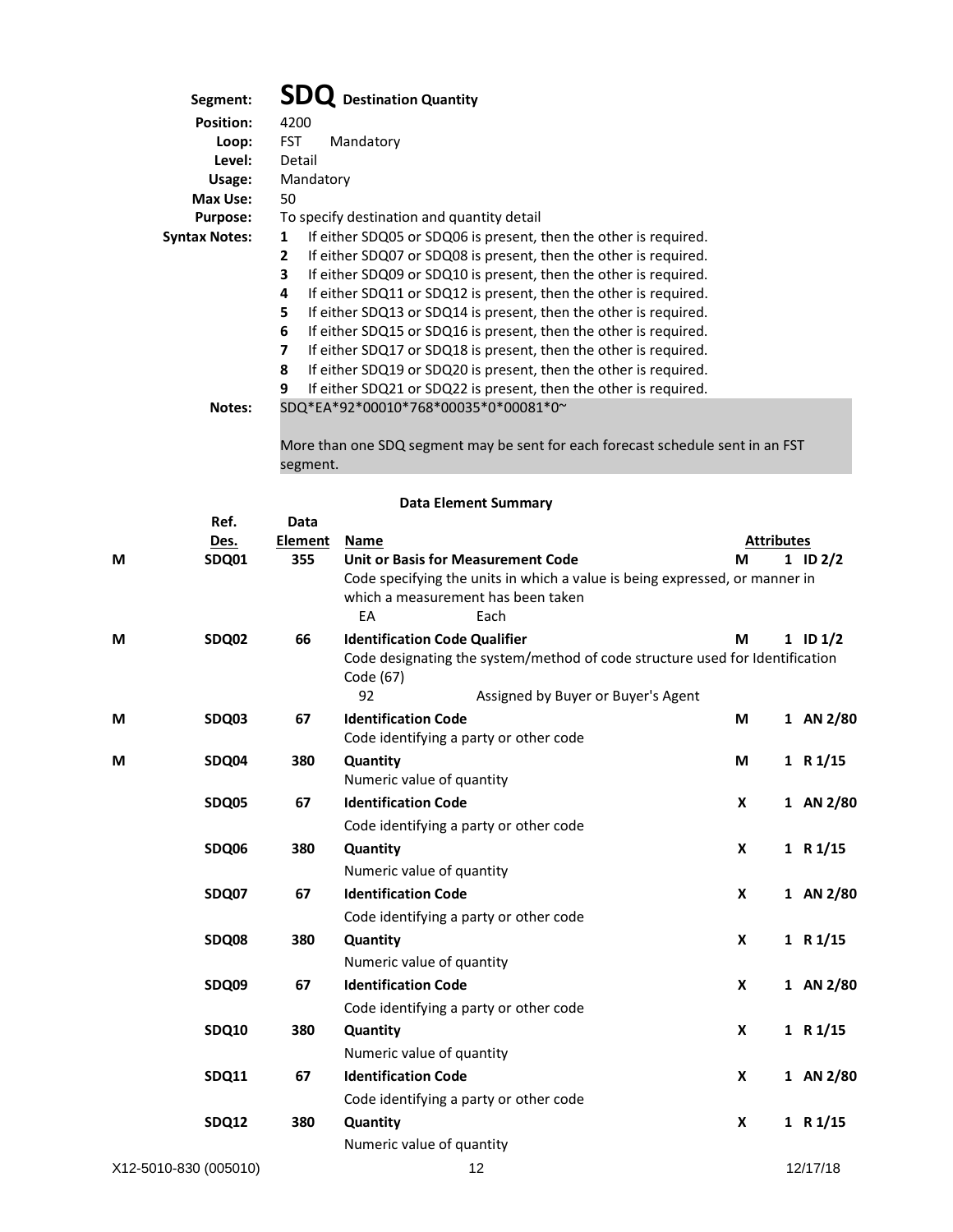| SDQ13             | 67  | <b>Identification Code</b>             | X |              | 1 AN 2/80  |
|-------------------|-----|----------------------------------------|---|--------------|------------|
|                   |     | Code identifying a party or other code |   |              |            |
| SDQ14             | 380 | Quantity                               | X |              | 1 R1/15    |
|                   |     | Numeric value of quantity              |   |              |            |
| SDQ15             | 67  | <b>Identification Code</b>             | X |              | 1 AN 2/80  |
|                   |     | Code identifying a party or other code |   |              |            |
| SDQ16             | 380 | Quantity                               | X |              | 1 R1/15    |
|                   |     | Numeric value of quantity              |   |              |            |
| SDQ17             | 67  | <b>Identification Code</b>             | X |              | 1 AN 2/80  |
|                   |     | Code identifying a party or other code |   |              |            |
| SDQ18             | 380 | Quantity                               | X |              | 1 R1/15    |
|                   |     | Numeric value of quantity              |   |              |            |
| <b>SDQ19</b>      | 67  | <b>Identification Code</b>             | X |              | 1 AN 2/80  |
|                   |     | Code identifying a party or other code |   |              |            |
| SDQ <sub>20</sub> | 380 | Quantity                               | X |              | 1 R $1/15$ |
|                   |     | Numeric value of quantity              |   |              |            |
| <b>SDQ21</b>      | 67  | <b>Identification Code</b>             | X | $\mathbf{1}$ | AN 2/80    |
|                   |     | Code identifying a party or other code |   |              |            |
| SDQ22             | 380 | Quantity                               | X |              | 1 R1/15    |
|                   |     | Numeric value of quantity              |   |              |            |
|                   |     |                                        |   |              |            |

| Segment:         | <b>I</b> Transaction Totals                                                      |  |  |  |  |  |  |
|------------------|----------------------------------------------------------------------------------|--|--|--|--|--|--|
| <b>Position:</b> | 0100                                                                             |  |  |  |  |  |  |
| Loop:            |                                                                                  |  |  |  |  |  |  |
| Level:           | Summary                                                                          |  |  |  |  |  |  |
| Usage:           | Mandatory                                                                        |  |  |  |  |  |  |
| Max Use:         | 1                                                                                |  |  |  |  |  |  |
| <b>Purpose:</b>  | To transmit a hash total for a specific element in the transaction set           |  |  |  |  |  |  |
| Syntax Notes:    | If either CTT03 or CTT04 is present, then the other is required.<br>1            |  |  |  |  |  |  |
|                  | If either CTT05 or CTT06 is present, then the other is required.<br>$\mathbf{2}$ |  |  |  |  |  |  |
| Notes:           | $TT*2$ ~                                                                         |  |  |  |  |  |  |

# **Data Element Summary**

|   | Ref.              | Data                        |                                                                                                                |                   |
|---|-------------------|-----------------------------|----------------------------------------------------------------------------------------------------------------|-------------------|
|   | Des.              | Element Name                |                                                                                                                | <b>Attributes</b> |
| М | CTT <sub>01</sub> | Number of Line Items<br>354 | 1 $N01/6$                                                                                                      |                   |
|   |                   |                             | the search concernstructure of the contractors and search and search and search and search and search in the s |                   |

Total number of line items in the transaction set

| Segment:         | <b>SE</b> Transaction Set Trailer                                                                                                                       |
|------------------|---------------------------------------------------------------------------------------------------------------------------------------------------------|
| <b>Position:</b> | 0200                                                                                                                                                    |
| Loop:            |                                                                                                                                                         |
| Level:           | Summary                                                                                                                                                 |
| Usage:           | Mandatory                                                                                                                                               |
| Max Use:         | 1                                                                                                                                                       |
| <b>Purpose:</b>  | To indicate the end of the transaction set and provide the count of the transmitted<br>segments (including the beginning (ST) and ending (SE) segments) |
| tov Notori       |                                                                                                                                                         |

**Syntax Notes:**

**Data Element Summary**

**Ref. Data**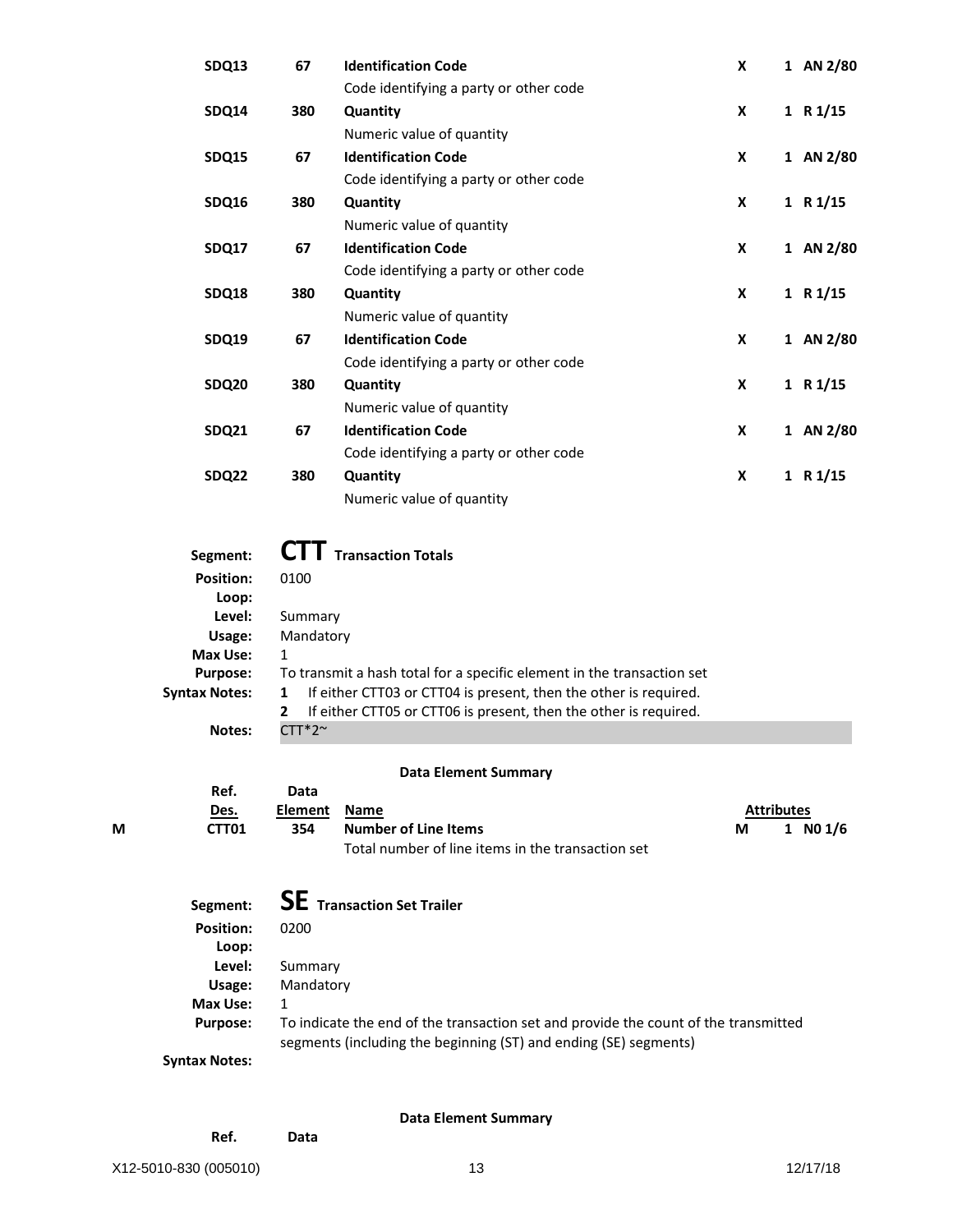|   | Des.                 | <b>Element</b> | <b>Name</b>                                                                            |                   | <b>Attributes</b> |               |  |  |
|---|----------------------|----------------|----------------------------------------------------------------------------------------|-------------------|-------------------|---------------|--|--|
| М | <b>SE01</b>          | 96             | <b>Number of Included Segments</b>                                                     | м                 |                   | $1$ NO $1/10$ |  |  |
|   |                      |                | Total number of segments included in a transaction set including ST and SE             |                   |                   |               |  |  |
|   |                      |                | segments                                                                               |                   |                   |               |  |  |
| М | <b>SE02</b>          | 329            | <b>Transaction Set Control Number</b>                                                  | М                 |                   | 1 AN $4/9$    |  |  |
|   |                      |                | Identifying control number that must be unique within the transaction set              |                   |                   |               |  |  |
|   |                      |                | functional group assigned by the originator for a transaction set                      |                   |                   |               |  |  |
|   |                      |                | <b>GE</b> Functional Group Trailer                                                     |                   |                   |               |  |  |
|   | Segment:             |                |                                                                                        |                   |                   |               |  |  |
|   | <b>Position:</b>     | 0300           |                                                                                        |                   |                   |               |  |  |
|   | Loop:                |                |                                                                                        |                   |                   |               |  |  |
|   | Level:               | Summary        |                                                                                        |                   |                   |               |  |  |
|   | Usage:               | Mandatory      |                                                                                        |                   |                   |               |  |  |
|   | <b>Max Use:</b>      | 1              |                                                                                        |                   |                   |               |  |  |
|   | <b>Purpose:</b>      |                | To indicate the end of a functional group and to provide control information           |                   |                   |               |  |  |
|   | <b>Syntax Notes:</b> |                |                                                                                        |                   |                   |               |  |  |
|   |                      |                | <b>Data Element Summary</b>                                                            |                   |                   |               |  |  |
|   | Ref.                 | Data           |                                                                                        |                   |                   |               |  |  |
|   | Des.                 | <b>Element</b> | <b>Name</b>                                                                            | <b>Attributes</b> |                   |               |  |  |
| М | <b>GE01</b>          | 97             | <b>Number of Transaction Sets Included</b>                                             | М                 |                   | 1 N01/6       |  |  |
|   |                      |                | Total number of transaction sets included in the functional group or                   |                   |                   |               |  |  |
|   |                      |                | interchange (transmission) group terminated by the trailer containing this             |                   |                   |               |  |  |
|   |                      |                | data element                                                                           |                   |                   |               |  |  |
| М | <b>GE02</b>          | 28             | <b>Group Control Number</b>                                                            | М                 |                   | $1$ NO $1/9$  |  |  |
|   |                      |                | Assigned number originated and maintained by the sender                                |                   |                   |               |  |  |
|   |                      |                |                                                                                        |                   |                   |               |  |  |
|   | Segment:             |                | <b>IEA</b> Interchange Control Trailer                                                 |                   |                   |               |  |  |
|   | <b>Position:</b>     | 0400           |                                                                                        |                   |                   |               |  |  |
|   | Loop:                |                |                                                                                        |                   |                   |               |  |  |
|   | Level:               | Summary        |                                                                                        |                   |                   |               |  |  |
|   | Usage:               | Mandatory      |                                                                                        |                   |                   |               |  |  |
|   | Max Use:             | 1              |                                                                                        |                   |                   |               |  |  |
|   | <b>Purpose:</b>      |                | To define the end of an interchange of zero or more functional groups and interchange- |                   |                   |               |  |  |
|   |                      |                | related control segments                                                               |                   |                   |               |  |  |
|   | <b>Syntax Notes:</b> |                |                                                                                        |                   |                   |               |  |  |
|   |                      |                |                                                                                        |                   |                   |               |  |  |
|   |                      |                | <b>Data Element Summary</b>                                                            |                   |                   |               |  |  |
|   | Ref.                 | Data           |                                                                                        |                   |                   |               |  |  |
|   | Des.                 | <b>Element</b> | <b>Name</b>                                                                            | <b>Attributes</b> |                   |               |  |  |

| <u>DES.</u> | LICIIICIIL | <b>IVALLIC</b>                                      |   |                                                                                      |
|-------------|------------|-----------------------------------------------------|---|--------------------------------------------------------------------------------------|
| IEA01       | 116        | <b>Number of Included Functional Groups</b>         | М | $1$ NO $1/5$                                                                         |
|             |            |                                                     |   |                                                                                      |
| IEA02       | 112        | <b>Interchange Control Number</b>                   | М | 1 N09/9                                                                              |
|             |            | A control number assigned by the interchange sender |   |                                                                                      |
|             |            |                                                     |   | ALLI INULES<br>A count of the number of functional groups included in an interchange |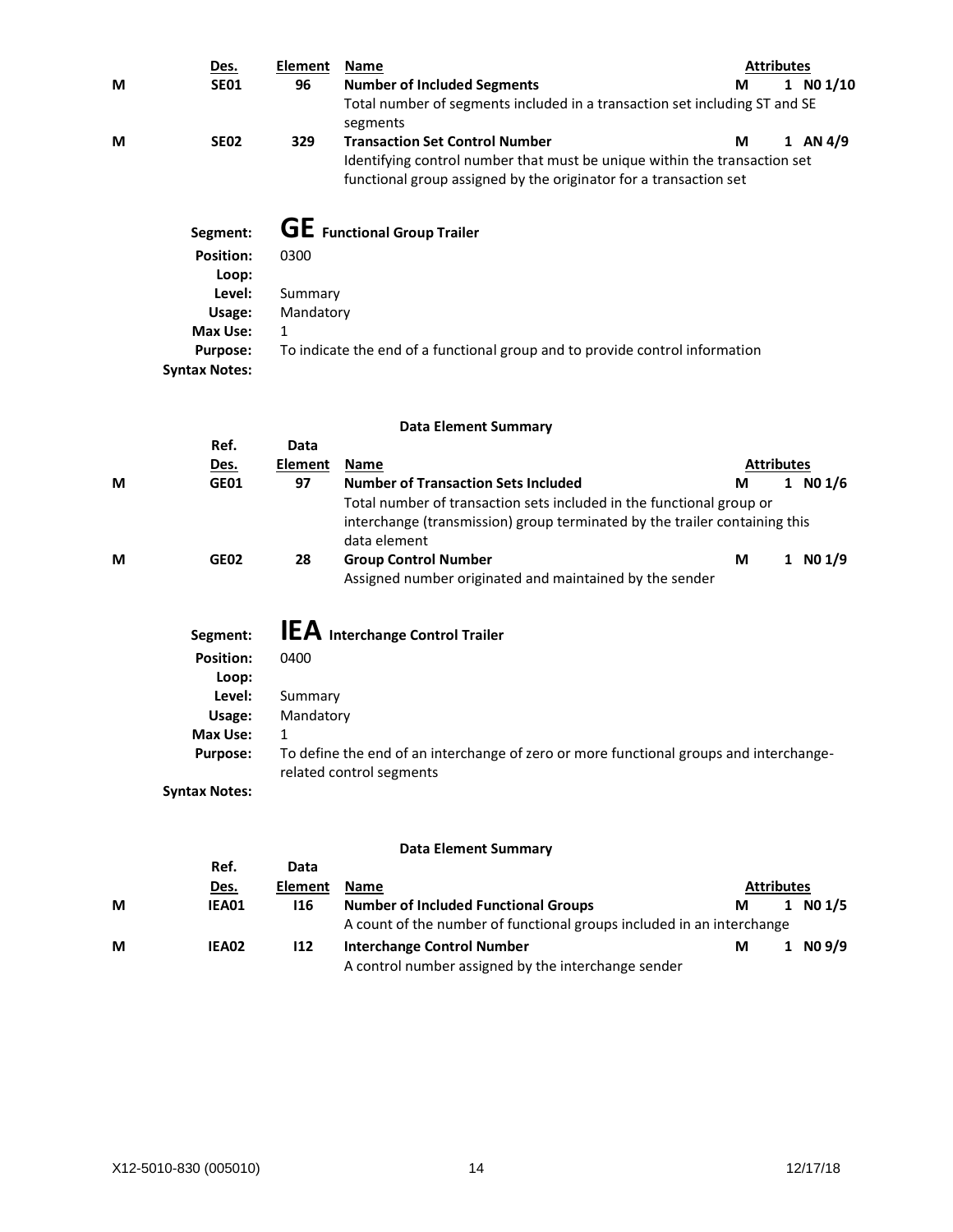ISA\*00\* \*00\* \*01\*014578892 \*01\*RECEIVER \*180407\*1907\*<\*00501\*000001383\*0\*P\*^~ GS\*PS\*014578892\*RECEIVER\*20180407\*1907\*50075\*X\*005010~ ST\*830\*000001169~ BFR\*00\*07437 33672\*\*BB\*R\*20180327\*20180625\*20180327~ N1\*VN\*\*92\*33672~ LIN\*\*IN\*0306130\*UI\*01182236130~ UIT\*PC~ FST\*2736\*D\*F\*20180327\*20180402~ SDQ\*EA\*92\*00010\*864\*00029\*288\*00035\*240\*00050\*0\*00053\*336\*00054\*288\*00055\*0\*00056\*0\*00080\*0\* 00081\*0~ SDQ\*EA\*92\*00088\*720~ FST\*432\*D\*F\*20180403\*20180409~ SDQ\*EA\*92\*00010\*0\*00029\*0\*00035\*0\*00050\*0\*00053\*0\*00054\*0\*00055\*432\*00056\*0\*00080\*0\*00081\*0~ SDQ\*EA\*92\*00088\*0~ FST\*1488\*D\*F\*20180410\*20180416~ SDQ\*EA\*92\*00010\*864\*00029\*288\*00035\*0\*00050\*0\*00053\*0\*00054\*0\*00055\*0\*00056\*336\*00080\*0\*0008 1\*0~ SDQ\*EA\*92\*00088\*0~ FST\*1872\*D\*F\*20180417\*20180423~ SDQ\*EA\*92\*00010\*0\*00029\*0\*00035\*240\*00050\*0\*00053\*336\*00054\*288\*00055\*0\*00056\*0\*00080\*0\*0008 1\*288~ SDQ\*EA\*92\*00088\*720~ FST\*720\*D\*F\*20180424\*20180430~ SDQ\*EA\*92\*00010\*0\*00029\*0\*00035\*0\*00050\*0\*00053\*0\*00054\*0\*00055\*432\*00056\*0\*00080\*288\*00081\*  $0^{\sim}$ SDQ\*EA\*92\*00088\*0~ FST\*3264\*D\*F\*20180501\*20180507~ SDQ\*EA\*92\*00010\*864\*00029\*288\*00035\*240\*00050\*192\*00053\*336\*00054\*0\*00055\*0\*00056\*336\*00080\* 0\*00081\*288~ SDQ\*EA\*92\*00088\*720~ FST\*288\*D\*F\*20180508\*20180514~ SDQ\*EA\*92\*00010\*0\*00029\*0\*00035\*0\*00050\*0\*00053\*0\*00054\*288\*00055\*0\*00056\*0\*00080\*0\*00081\*0~ SDQ\*EA\*92\*00088\*0~ FST\*2160\*D\*F\*20180515\*20180521~ SDQ\*EA\*92\*00010\*864\*00029\*288\*00035\*0\*00050\*0\*00053\*0\*00054\*0\*00055\*432\*00056\*336\*00080\*240\* 00081\*0~ SDQ\*EA\*92\*00088\*0~ FST\*2064\*D\*F\*20180522\*20180528~ SDQ\*EA\*92\*00010\*0\*00029\*0\*00035\*240\*00050\*192\*00053\*336\*00054\*288\*00055\*0\*00056\*0\*00080\*0\*00 081\*288~ SDQ\*EA\*92\*00088\*720~ FST\*720\*D\*F\*20180529\*20180604~ SDQ\*EA\*92\*00010\*0\*00029\*0\*00035\*0\*00050\*0\*00053\*0\*00054\*0\*00055\*432\*00056\*0\*00080\*288\*00081\*  $0^{\sim}$ SDQ\*EA\*92\*00088\*0~ FST\*3024\*D\*F\*20180605\*20180611~ SDQ\*EA\*92\*00010\*864\*00029\*288\*00035\*0\*00050\*192\*00053\*336\*00054\*0\*00055\*0\*00056\*336\*00080\*0\* 00081\*288~ SDQ\*EA\*92\*00088\*720~ FST\*528\*D\*F\*20180612\*20180618~ SDQ\*EA\*92\*00010\*0\*00029\*0\*00035\*240\*00050\*0\*00053\*0\*00054\*288\*00055\*0\*00056\*0\*00080\*0\*00081\*  $0^{\sim}$ SDQ\*EA\*92\*00088\*0~ FST\*2448\*D\*F\*20180619\*20180625~

#### **Sample Data**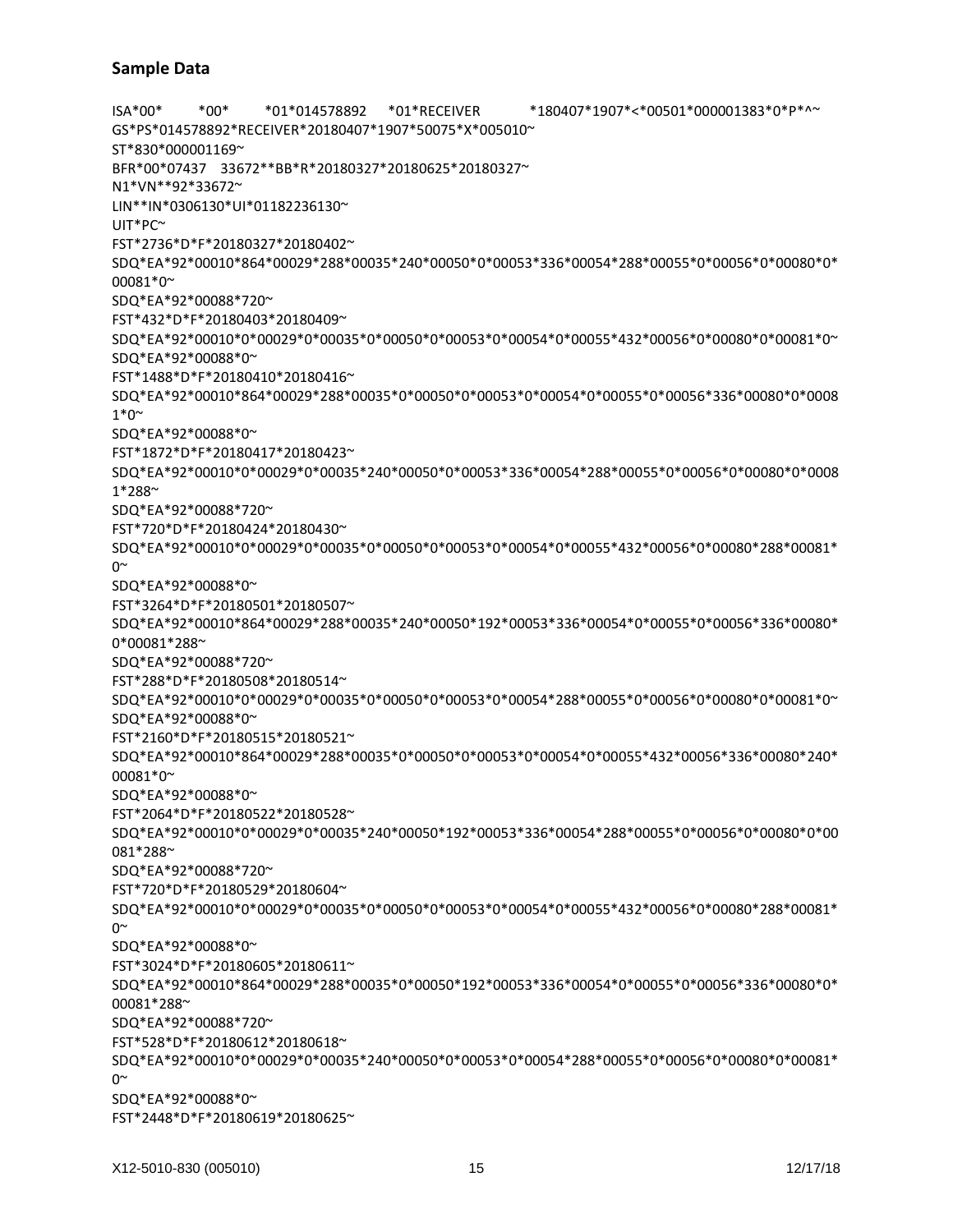0\*00081\*0~ SDQ\*EA\*92\*00088\*0~ LIN\*\*IN\*0330294\*UI\*01182230294~ UIT\*PC~ FST\*0\*D\*F\*20180327\*20180402~ SDQ\*EA\*92\*00010\*0\*00029\*0\*00035\*0\*00050\*0\*00053\*0\*00054\*0\*00055\*0\*00056\*0\*00080\*0\*00081\*0~ SDQ\*EA\*92\*00088\*0~ FST\*0\*D\*F\*20180403\*20180409~ SDQ\*EA\*92\*00010\*0\*00029\*0\*00035\*0\*00050\*0\*00053\*0\*00054\*0\*00055\*0\*00056\*0\*00080\*0\*00081\*0~ SDQ\*EA\*92\*00088\*0~ FST\*0\*D\*F\*20180410\*20180416~ SDQ\*EA\*92\*00010\*0\*00029\*0\*00035\*0\*00050\*0\*00053\*0\*00054\*0\*00055\*0\*00056\*0\*00080\*0\*00081\*0~ SDQ\*EA\*92\*00088\*0~ FST\*0\*D\*F\*20180417\*20180423~ SDQ\*EA\*92\*00010\*0\*00029\*0\*00035\*0\*00050\*0\*00053\*0\*00054\*0\*00055\*0\*00056\*0\*00080\*0\*00081\*0~ SDQ\*EA\*92\*00088\*0~ FST\*0\*D\*F\*20180424\*20180430~ SDQ\*EA\*92\*00010\*0\*00029\*0\*00035\*0\*00050\*0\*00053\*0\*00054\*0\*00055\*0\*00056\*0\*00080\*0\*00081\*0~ SDQ\*EA\*92\*00088\*0~ FST\*0\*D\*F\*20180501\*20180507~ SDQ\*EA\*92\*00010\*0\*00029\*0\*00035\*0\*00050\*0\*00053\*0\*00054\*0\*00055\*0\*00056\*0\*00080\*0\*00081\*0~ SDQ\*EA\*92\*00088\*0~ FST\*0\*D\*F\*20180508\*20180514~ SDQ\*EA\*92\*00010\*0\*00029\*0\*00035\*0\*00050\*0\*00053\*0\*00054\*0\*00055\*0\*00056\*0\*00080\*0\*00081\*0~ SDQ\*EA\*92\*00088\*0~ FST\*0\*D\*F\*20180515\*20180521~ SDQ\*EA\*92\*00010\*0\*00029\*0\*00035\*0\*00050\*0\*00053\*0\*00054\*0\*00055\*0\*00056\*0\*00080\*0\*00081\*0~ SDQ\*EA\*92\*00088\*0~ FST\*0\*D\*F\*20180522\*20180528~ SDQ\*EA\*92\*00010\*0\*00029\*0\*00035\*0\*00050\*0\*00053\*0\*00054\*0\*00055\*0\*00056\*0\*00080\*0\*00081\*0~ SDQ\*EA\*92\*00088\*0~ FST\*0\*D\*F\*20180529\*20180604~ SDQ\*EA\*92\*00010\*0\*00029\*0\*00035\*0\*00050\*0\*00053\*0\*00054\*0\*00055\*0\*00056\*0\*00080\*0\*00081\*0~ SDQ\*EA\*92\*00088\*0~ FST\*0\*D\*F\*20180605\*20180611~ SDQ\*EA\*92\*00010\*0\*00029\*0\*00035\*0\*00050\*0\*00053\*0\*00054\*0\*00055\*0\*00056\*0\*00080\*0\*00081\*0~ SDQ\*EA\*92\*00088\*0~ FST\*0\*D\*F\*20180612\*20180618~ SDQ\*EA\*92\*00010\*0\*00029\*0\*00035\*0\*00050\*0\*00053\*0\*00054\*0\*00055\*0\*00056\*0\*00080\*0\*00081\*0~ SDQ\*EA\*92\*00088\*0~ FST\*0\*D\*F\*20180619\*20180625~ SDQ\*EA\*92\*00010\*0\*00029\*0\*00035\*0\*00050\*0\*00053\*0\*00054\*0\*00055\*0\*00056\*0\*00080\*0\*00081\*0~ SDQ\*EA\*92\*00088\*0~  $CTT*2^{\sim}$ SE\*87\*000001169~ GE\*1\*50075~ IEA\*1\*000001383~

SDQ\*EA\*92\*00010\*816\*00029\*288\*00035\*0\*00050\*0\*00053\*336\*00054\*0\*00055\*432\*00056\*336\*00080\*24